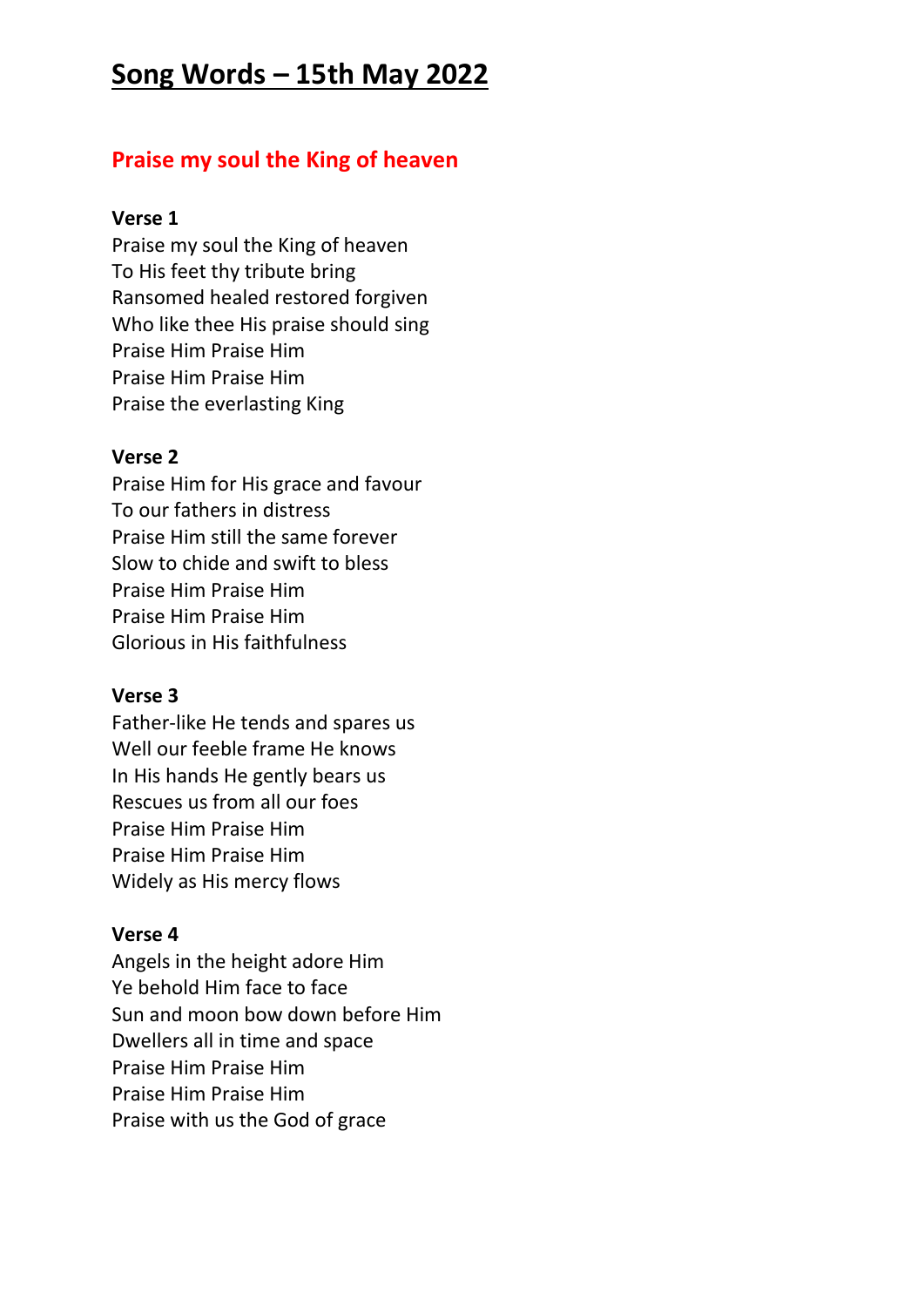#### **Desborough Baptist Church CCLI Registration #770573**

CCLI Song # 800443 Henry Francis Lyte | John Goss © Words: Public Domain Music: Public Domain For use solely with the SongSelect® Terms of Use. All rights reserved. www.ccli.com CCLI Licence No. 45277

## **My heart and voice I raise**

#### **Verse 1**

My heart and voice I raise To spread Messiah's praise Messiah's praise let all repeat The universal Lord By whose almighty word Creation rose in form complete

#### **Verse 2**

A servant's form He wore And in His body bore Our dreadful curse on Calvary As victim there He stood And shed His sacred blood To set the guilty captives free

#### **Verse 3**

But soon Messiah rose The conqueror of His foes And led the vanquished host in chains He threw their empire down His foes must yield their crown For over all Messiah reigns

#### **Verse 4**

With mercy's kindest grace He rules the human race In wisdom righteousness and love Those to Messiah drawn Shall see redemption dawn And all His great salvation prove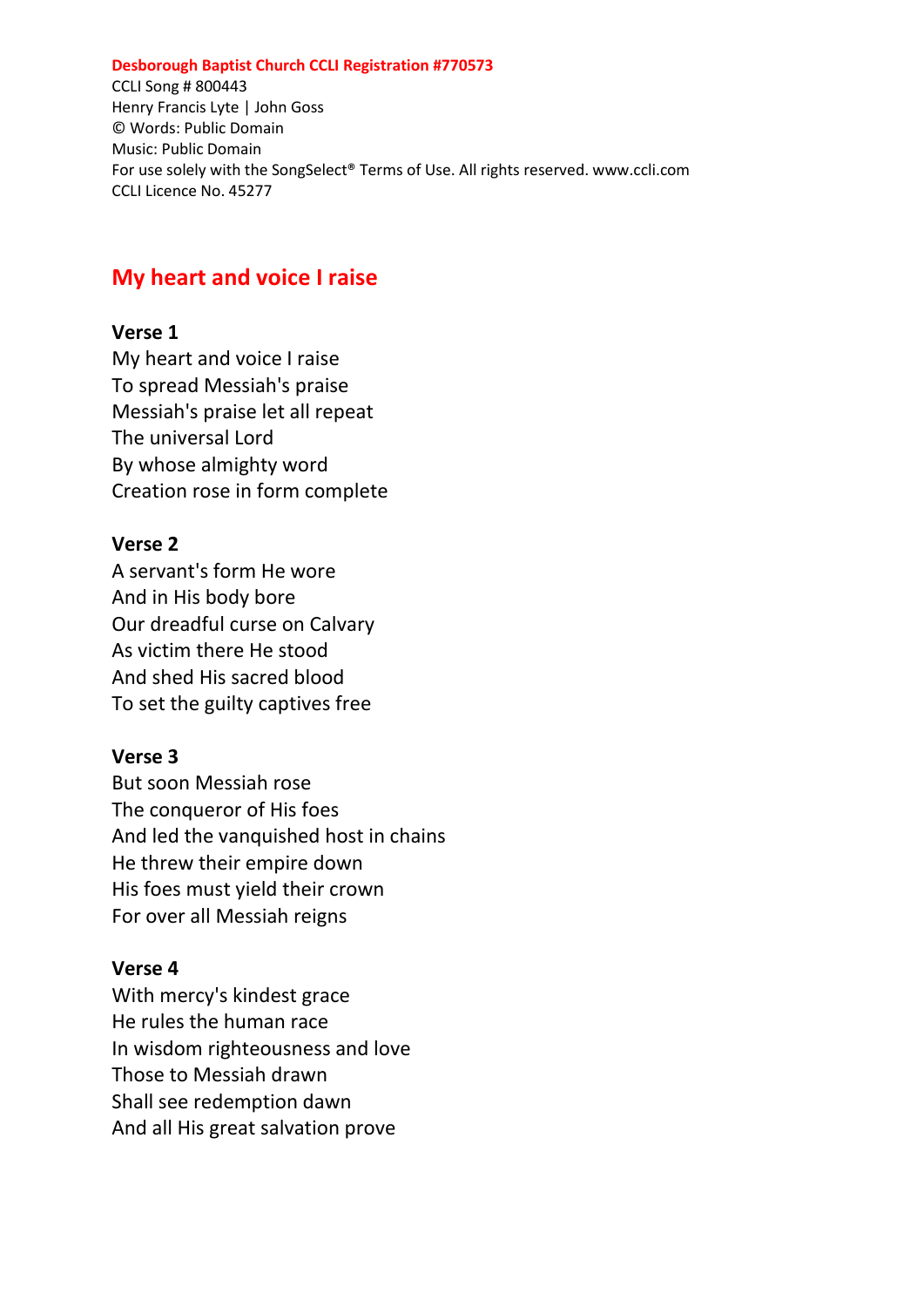#### **Verse 5**

Hail Saviour Prince of peace Your kingdom shall increase Till all the world Your glory see And righteousness abound As ocean depths profound And fill the earth with purity

#### **Desborough Baptist Church CCLI Registration #770573**

CCLI Song # 3362747 Benjamin Rhodes © Praise Trust For use solely with the SongSelect® Terms of Use. All rights reserved. www.ccli.com CCLI Licence No. 45277

## **The steadfast love of the Lord never ceases**

#### **Verse**

The steadfast love of the Lord never ceases. Your mercies never come to an end; they are new every morning, new every morning: great is your faithfulness, O Lord, great is your faithfulness!

#### **Desborough Baptist Church CCLI Registration #770573**

CCLI Song # 2745949 Donia Makedonez | John Makedonez © 1998 Hillsong Music Publishing Australia (Admin. by Hillsong Music Publishing UK) For use solely with the SongSelect® Terms of Use. All rights reserved. www.ccli.com CCLI Licence No. 45277

### **There is a Redeemer**

#### **Verse 1**

There is a Redeemer Jesus God's own Son Precious Lamb of God Messiah Holy One

#### **Chorus**

Thank You O my Father For giving us Your Son And leaving Your Spirit Till the work on earth is done